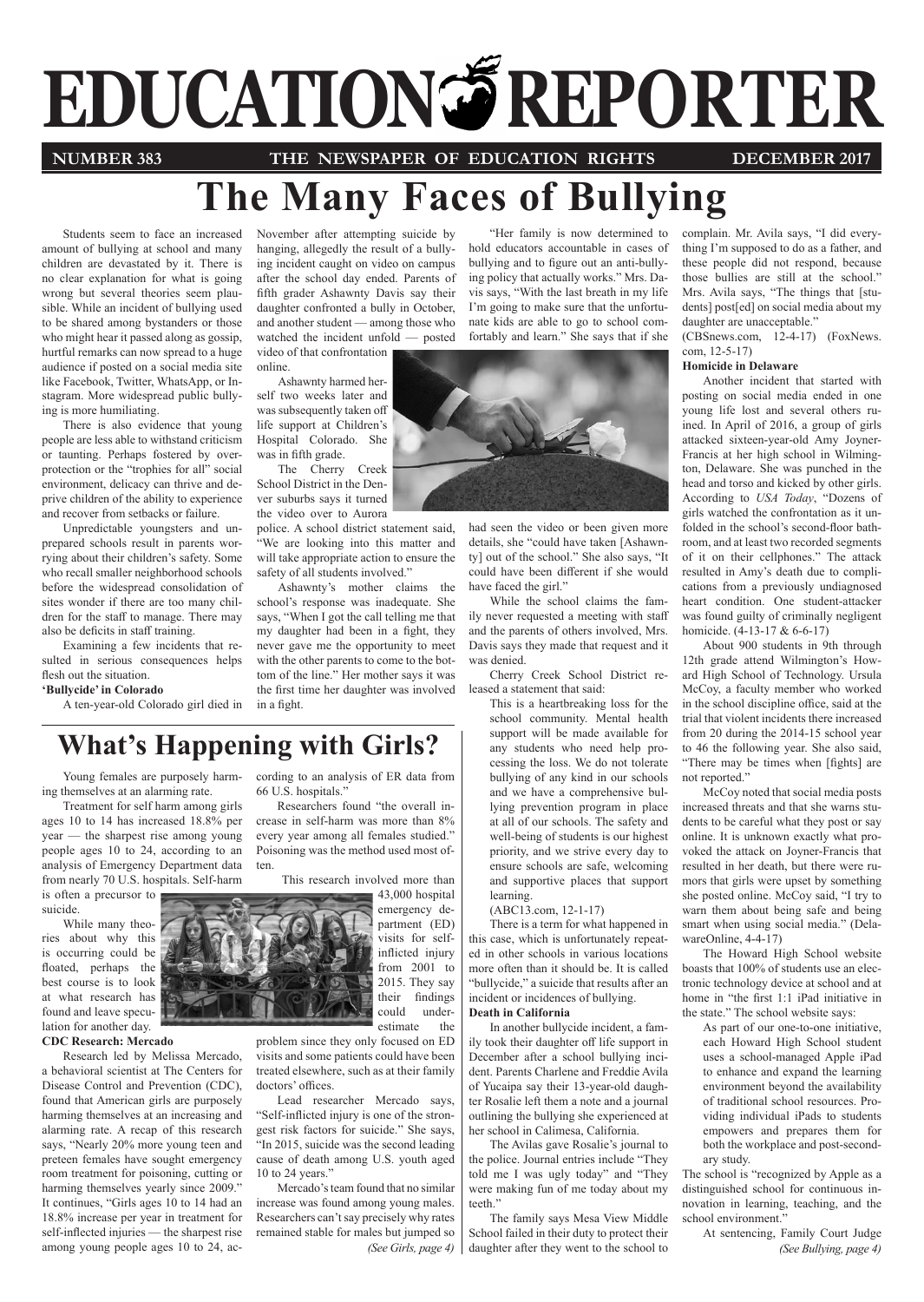## **DUCATION** *BRIEFS* **EXAMPLE IS SOUTHERS** THE Stafford High School Air Ecros Are the energy Morrill Month Stafford High School Air Ecros and the energy and the Month of the Month of the Month of Virginia is Worcester of Maine. In 1992, Worces

**The 2018 International Classification of Diseases diagnostic manual issued by the World Health Organization (WHO) will name "gaming disorder" as "a serious health condition to be monitored." (MSN. com, 12-22-17)** The WHO is also expected to declassify transgenderism as a mental disorder. Ben Shapiro and others say the new manual will purport that addiction to video games is real "but believing that you are a member of the opposite sex isn't a mental disorder at all." Shapiro says, "And then the scientific community wonders why laypeople don't take their completely anti-scientific redefinition of mental illness seriously." (DailyWire.com, 12-27-17)

**In June 2017, hackers posted three offensive tweets on the St. Lucie School District Twitter account.**  It took over 12 hours for the Florida school to regain control due to an inadequate response from Twitter. Sent to over 2,700 followers, all three posts were insults to African Americans, but the anonymous hacker said they were released for shock value and not motivated by racism. In September of 2017, hackers took over the Twitter account of Foothill High School near Las Vegas, Nevada. It took "almost two days to get the offensive messages removed." Schools sometimes threaten to discipline those who pass along such content. One security expert says, "If they do discipline a student for sharing the content, they will lose any lawsuit arising out of the matter" because students are merely sharing what the school district shared with them. In at least the Florida incident, hackers tried to extort money to remove the tweets. Serious concerns remain about how well technology is guarded by school districts. The slow response from Twitter is also problematic. St. Lucie superintendent Wayne Gent said he was "mad as hell" about "how long it took Twitter to remove the racist messages posted from his district's account." (*Education Week*, 10-11-17)

### **Sworn Statement of Ownership**

The *Education Reporter* is published monthly at 7800 Bonhomme, St. Louis, MO 63105. Publisher: Eagle Forum Education & Legal Defense Fund, 7800 Bonhomme, St. Louis, MO 63105. Known bondholders, mortgages, or other security holders: none. Information on circulation not required as no advertising is carried.

Education Reporter (ISSN 0887-0608) is published monthly by Eagle Forum Education & Legal Defense Fund with editorial offices at 7800 Bonhomme Ave., St. Louis, MO 63105, (314) 721-1213, fax (314) 721-3373. Editor: Virginia Barth. The views expressed in this newsletter are those of the persons quoted and should not be attributed to Eagle Forum Education & Legal Defense Fund. Annual subscription \$25. Back issues available @ \$2. Periodicals postage paid at Alton, Illinois.

Web site: www.phyllisschlafly.com E-mail: education@phyllisschlafly.com

**Thank You, Veterans!** 

On a frigidly cold December day, almost 60 student members of Virginia's North Stafford High School Air Force Junior Reserve Officer Training Corps arrived at Quantico National Cemetery to help unload 20,000 wreaths from four cargo trucks. Joined by many others, they then solemnly placed the wreaths on the graves of fallen service members.

On December 16, American Heri-

tage Girls from the Evangelical Friends Church of Newport, Rhode Island, helped lay more than 750 fresh green wreaths tied with red ribbons on veterans' graves at Island Cemetery. The girls had helped

locate graves of veterans in the cemetery early that autumn in preparation for their Christmas mission.

In New Jersey, Boy Scouts from seven Sussex County troops served as honor guards and placed wreaths at three area cemeteries. As each wreath was laid, the name of the veteran was read aloud and the scouts thanked them for their service.

It was no accident that many young people laid wreaths, spoke the names of veterans, and thanked them for their service this Christmas season. It is a tradition started 26 years ago by Morrill Worcester of Maine. In 1992, Worcester's wreath company had an over supply of the fresh green decorations. Harkening back to a trip to Washington, D.C. that he won when he was a 12-year-old paperboy for the *Bangor Daily News*, he knew those extras were destined for Arlington National Cemetery.

Worcester's initial wreath ceremony

led to a tradition, a nonprofit organization, and a quest to educate. This December, Wreaths For America placed over 245,000 wreaths at Arlington National Cemetery and volunteers

across the nation placed wreaths in over 1,200 more locations. The Arlington wreaths were transported by a caravan that included semi-trucks and police escorts traveling from Maine to Virginia in what is called "the country's longest veterans parade."

Founder Morrill Worcester says, "Our annual convoy from Maine to Arlington National Cemetery stops at many schools along the way, introducing young people to veterans and our mission to honor them."

choice during their homecoming game on September 29. The team took the field "with members of local law enforcement, firefighters, and veterans." The coach said that "service and doing things for the greater good is engrained" among the student population. (*Belleville News-*

*Democrat*, 9-29-17)



**Make Your Bed: Little Things That Can Change Your Life … And Maybe the World,**  Admiral William H. McRaven, Grand Central Publishing, 2017, \$18.00



It's not often that readers are able to garner advice from a Navy SEAL who also heads up a university system but just such an opportunity is offered by this book. Admiral McRaven is retired from the U.S. Navy and is now Chancellor of the University of Texas System.

McRaven addressed the University of Texas at Austin graduating class in May of 2014, delivering a speech so powerful that it has been viewed on YouTube over 10 million times. This book is an elaboration of what the admiral said that day.

Ten chapters of the book offer ways to cope with the unfairness of life, failures, bullying, and more. McRaven encourages readers to improve their outlook; their understanding of other people; and to become tougher and more courageous.

The title comes from Chapter One, "Start Your Day with a Task Completed." It tells readers what a correctly made bed means at the Coronado, California barracks where McRaven began his SEAL training. He learned bed making was the first task of the day and the skill involved more effort than he expected. Yes, a coin does actually need to flip several feet in the air when dropped on the taut linens.

Recovering from a parachuting accident at the time of the 9-11 terrorist attacks, McRaven longed to again be strong enough to make his bed. The task became symbolic to him. He explains that it isn't just illness, injury, loss, or fighting in combat that challenges the human spirit. He writes:

It is daily life that needs this same sense of structure. Nothing can replace the strength and comfort of one's faith, but sometimes the simple act of making your bed can give you the lift you need to start your day and provide you the satisfaction to end it right. If you want to change your life and maybe world — start off by making your bed!

Being put on "The Circus" list during Navy SEAL training means an extra two hours of strenuous workout at the end of the grueling day, as punishment for not performing well enough during the earlier routine. It is dreaded. McRaven describes how the punishment results in improved stamina. He says:

In life you will face a lot of Circuses. You will pay for your failures. But, if you persevere, if you let those failures teach you and strengthen you, then you will be prepared to handle life's toughest moments.



call for "Respect for your parents, respect for teachers, respect for elderly, respect for women, respect for law." (IRJ.com, 9-30-17)

Meanwhile, during the 2017 football season, hundreds of NFL players, some of whom attended college free (some at public universities) and all of whom made their fortunes in America, refused to stand for the "Star Spangled Banner" before playing their games in football stadiums at least partially paid for by taxpayers. And children were watching.

**MALLARD FILLMORE** / by Bruce Tinsley



**Children Taking a Knee**

Player protests during National Football League (NFL) games have affected young people at schools, in their extracurricular activities, and at their outside sporting events.

NFL players have been role models for many years. Some view this as unfortunate since the off-field behavior of some NFL players is less than exemplary.

"Star Spangled Banner" and instead got down on one knee during the past two seasons are another reason to worry about young people idolizing them.

In September, every player in the eight-year-old and younger Cahokia Quarterback Club football team in Belleville, Illinois "took a knee" instead of standing for the national anthem. This action was supported by their coach and their parents. "When the anthem started, the Cahokia third graders immediately took a knee where they were standing." (Fox2Now.com, 9-18-17)

The Mascoutah High School football team in Illinois made a different  When famed former Notre Dame viewed on Fox News about the protests, he said that respect is not taught very well today in schools and sometimes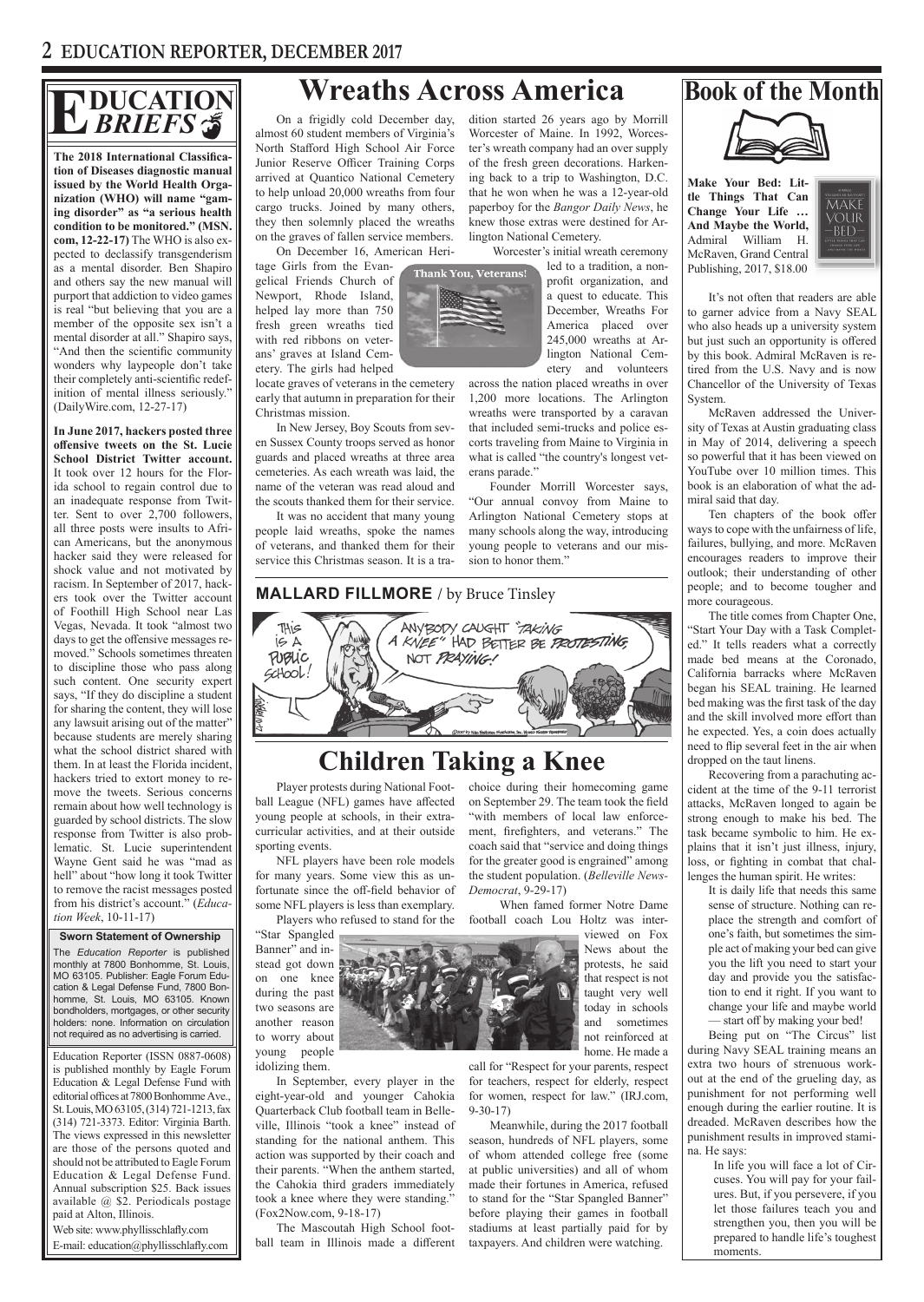# **FOCUS:Technological Opium Dens**

### **by Denis Ian**

*A version of this article was originally published by* Truth in American Education *on December 18, 2017. Reprinted with permission*.

*"Our entire universe is probably in* 

*a tiny glass jar somewhere, placed on a shelf in some alien child's room as a science fair project that got a C minus …"*

Leave it up to a meme, the new technological bumper-sticker, to tutor us about our probable insignificance and immaturity.

It's smart to be reminded of how dumb we are.

It seems we're getting way ahead of ourselves. Chugging down this technological speedway … and some of the most fragile passengers haven't any seat belts at all.

At the moment "… it's hard to know how many of us in this perpetually plugged-in society have a serious problem," according to the executive director of Common Sense Media.

Internet addiction and use of technology is creating troubles for some young people.

Recognizing there are problems associated with technology use is at least a start. But that hasn't slowed us down one bit.

We're outfitting kids with technological gizmos we don't even understand



— giving them super-powerful thingamajigs we think of as toys. But they're not toys at all.

Our homes are rigged like technological opium dens. High-tech paraphernalia everywhere, doing everything. We command it all by voice or touch. And

> it conveniences our lives. A point-and-click existence pre-programmed almost thoughtlessly.

And therein lies the danger. Microsoft predicts that "virtual reality technology will soon be so powerful that it will cause drug-like hallucinations," as reported in the *New York Post* in 2016.

 Kids are famous for finding new uses for usual things. They turn pots into drums, dogs into horses, and curtains into capes. Why shouldn't they do the same with these whatchamacallits? Why wouldn't they partner them with their own imaginations?

But are they mature enough for all of this? Ripened enough to slot it into their lives as it should be? Lots doubt that … and our own experiences make us doubt it, too.

Some professionals are candid with parents … "I tell them, you're the drug dealer … You need to understand what you're modeling to this child." And parents nod … and agree … and then okay the latest smart-phone upgrade. For the whole family.

Hmmm, old advice for new sins ignored again. Not much different than

# **Genetically Modified Children**

### **by Denis Ian**

*Originally published December 6, 2017. Reprinted with permission.*

*There is no virtue in making children so brave that they might withstand the idiocy of adults.*

If schools think education is all about testing, they've already forfeited their privilege to enjoy your child. Remember that.

This testing madness has the tell-tale symptoms of a sick obsession … a creepy neurosis that screams of unhealthy. And now … this testing takes many forms … and it's part of nearly every school day.

Opting out of spring assessments is like passing out snorkels on the Titanic.

Competency based education is here — and that means nearly daily testing experiences for your children … and there's no escaping it.

Pressure is a fact of life, and so are tests and assessments. But now the pressure to perform is border-line child abuse. Too many youngsters and their families are paying a disturbing price for this unhealthy obsession.

In some instances, we're talking about children less than a hundred months old. Instead of marking exciting, new inches on door jambs, some egghead-theoreticians have determined that growth has but one measure — and that's by tests.

Overly serious, overly consequential, overly emphasized tests.

How come?

These schools are populated by brand new people who are just as easily measured by months as they can be measured by years. All sprouting at different speeds, while acquiring all sorts of skills and talents in terribly uneven spurts because that's how Mother Nature does things.

More and more, we're treating these little learners like programmable spudpeople … GMOs … "genetically modified organisms," in labspeak. And too many schools have become

educational petri dishes — and the little ones are the abused lab rats.

And the most exhausting and crushing experiments of all involve testing.

Testing, I guess, is supposed to produce a bumper-crop of genetically identical kid-sprouts … each the same when measured and charted and graphed. Inthe teenage beer lecture while sipping a Martini.

And then there are the schools. Teachers will soon function more

like R2D2. File cabinets have been replaced with data dump-sites. Lessons are downloaded from some far-away curriculum depository. Quizzes, tests, and on-line involvements are assessed and clumped together to form digital student profiles of the "guinea pig generation."

There are some who even want body language recorded and inspected for this or that. And others are now scanning lunch-trays for data

crumbs. And students,

"kids" in real-life speak, are provided with finger-print access to a neverending array of screen-challenges. Programmed ad-

ventures they're sure to flip away from their intended purposes because that's what kids do.

But whether at home or at school, reality will be further blurred as these escapades morph into escapes — separating kids from the usual human experiences that round out a person.

Those interactions that grow a personality and refine a temperament.

They just might become that "Lost Generation" who will shrink the universe so that it does fit in the jar on the shelf … and then inflate their own significance way beyond reality. And that is an unhealthy place with scary consequences.

All of this could make for some especially uncute kids. And an unbeautiful society. A nightmarish cosmos of thumb-pressing Pavlovian protégés unable to break free from their absorbing screen-world.

We know the short-term effects. It's the long-range outcomes that will transform this society into some freaky, asocial, anti-interactive collection of creepy adolescent gamers and cyborgs on their way to droidhood.

distinguishable from one another … creepy duplicates of each other.

And that should make everyone

extra-happy. And the educrats will approve of the homogenized results. And there will be algorithmic jubilation that the mystery of true scholarship has finally been unlocked.

 Lawmakers will laurel themselves. Superin-

tendents and principals will beat their chests. And classroom teachers will sigh with relief ... and cease to agonize over their careers.

And the robotized, joyless crop of young learners will have met very important benchmarks and be prepared for … for what? More tests? More measures? Where does this take us?

In the years ahead … as screen time increases and more gadgets appear at home and at school … it will presage a cultural change not many have envisaged carefully enough.

"We're largely flying blind because we've done so little research" that "it's hard to know how many of us in this perpetually plugged-in society have a serious problem." Oh, boy!

Homes will become isolated islands surrounded by technological moats. Unique will be the child who exhibits even the slightest social grace and poise.

> Owning a personality might become a status acquisition … likely nurtured by academies specializing in such mysteries as conversation, charm, and passable witticism.

> And social status may be measured by

one's fearlessness in the face of large gatherings of people that might require dinner-speak, archaic table-manners, and synchronized choreography syncopated to live music … that dying art of "dancing," which will be as rare as a meteor fly-by.

Perhaps we should S.O.S. Rod Serling and fetch him back from his Twilight Zone resting place so he can script a less frightening climax than what now seems inevitable.

The future is under construction and too few actually understand what the hell will emerge. But it's going to make some already old authors … think Huxley and Orwell … seem like modern-day Nostradamuses.

Meanwhile, double-think your own choices as we all hyper-speed through this queer age of progress. And forgive yourselves. Your parents once jostled your world with electric typewriters, princess phones, and blaring eight-track tapes … and you turned out alright. Didn't you?

I so wanna be wrong about this. Real wrong.

Will we ever bother to discover the magic of these children?

Who can dance? Or sing? Tell stories? Or run like the wind?

How about the guitar pluckers or the piano bangers? And the kid who's mad about science? Or the child who's the unafraid performer?

What of the pint-sized historian who whittles Roman swords of balsa wood and knows more of Caesar than anyone else in the building?

Doesn't any of that count?

It should. It should count lots.

Once upon a time, tests told teachers and parents how the sprout was sprouting and what was needed to sprout some more. They weren't used to punish or sanction or condemn. They were used to inform and direct and suggest.

*(See GMO Children, page 4)*